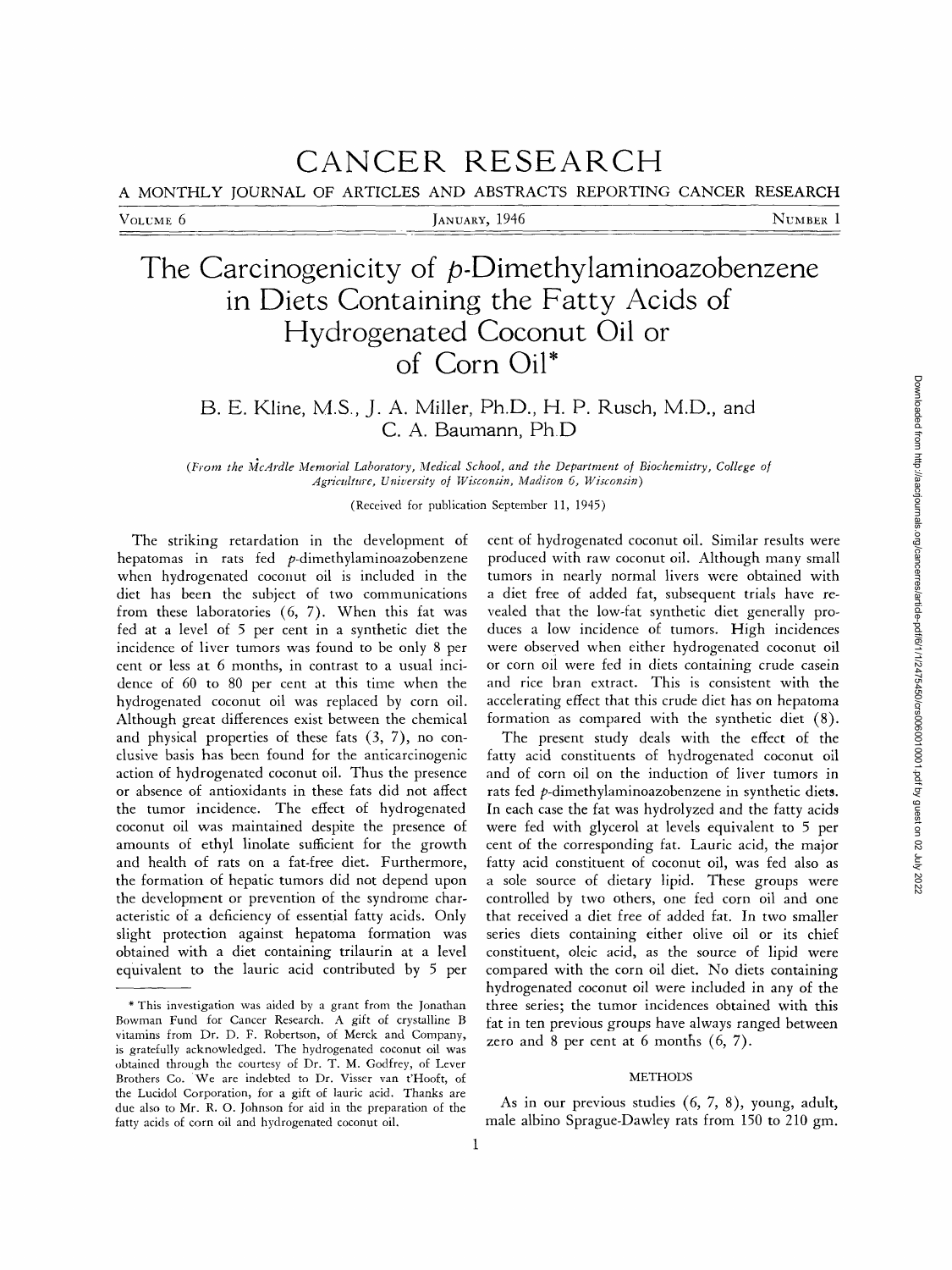in weight were fed  $0.06$  per cent of  $p$ -dimethylaminoazobenzene for 120 days. The animals were kept in groups of 7 and 8 in screen-bottomed cages; food and water were given *ad libitum*. The dye was added to the diets by dissolving it with heat in the fat employed; for the low-fat diet an acetone solution of the dye was evaporated on the dry ration. The rations were mixed in amounts sufficient for 1 to 2 weeks and stored at  $0^{\circ}$  C. After 120 days the livers were examined by laparotomy and the animals continued on the same diet as before, but without the azo dye. At 6 months a final examination of the livers was made.

The composition of the various diets is indicated in Table I. All were supplemented with the following levels of crystalline B vitamins per kilogram: 3.0 mgm. thiamin chloride, 2.0 mgm. riboflavin, 2.5 mgm. pyridoxine hydrochloride, 7.0 mgm. calcium pantothenate,

of distilled water, care being taken to avoid emulsification. After drying over anhydrous  $Na<sub>2</sub>SO<sub>4</sub>$  the acids were filtered through paper and 50 gm. portions placed in 125 cc. Erlenmeyer flasks. The flasks were warmed clightly to keep the acids in the liquid state, and then evacuated with an oil pump for approximately 5 to 10 minutes; after this nitrogen gas was allowed to enter, and after several exhaustions the acids were sealed under an atmosphere of nitrogen. The fatty acids were stored at  $0^{\circ}$  C., and each served for the preparation of about 1 kgm. of diet. Rancidity in the diet containing the fatty acids of corn oil was easily controlled by preparing it frequently and by storage in the cold. No attempt was made to free the fatty acids of unsaponifiable matter, and tests on the tocopherol content of the fatty acids of the corn oil indicated that about 75 per cent of this constituent remained in the acid portion.

TABLE I: COMPOSITION OF DIETS<sup>\*</sup>

|                                                                                  | $Diets$ , gm./kgm. |     |     |     |     |     |     |  |
|----------------------------------------------------------------------------------|--------------------|-----|-----|-----|-----|-----|-----|--|
| Constituents                                                                     | 1, 6, 8            | 2   |     | 4   | 5   | 7.9 | 10  |  |
| Cerelose †                                                                       | 790                | 787 | 786 | 816 | 840 | 790 | 795 |  |
|                                                                                  | 120                | 120 | 120 | 120 | 120 | 120 | 120 |  |
| Salts mixture                                                                    | 40                 | 40  | 40  | 40  | 40  | 40  | 40  |  |
|                                                                                  | 50                 |     |     |     |     |     |     |  |
| Fatty acids of corn oil                                                          |                    | 48  |     |     |     |     |     |  |
| Fatty acids of hydrogenated coconut oil                                          |                    |     | 47  |     |     |     |     |  |
| Glycerol $\ldots \ldots \ldots \ldots \ldots \ldots \ldots \ldots \ldots \ldots$ |                    |     |     |     |     |     |     |  |
| Lauric acid                                                                      |                    |     |     | 24  |     |     |     |  |
| Olive oil (commercial)                                                           |                    |     |     |     |     | 50  |     |  |
|                                                                                  |                    |     |     |     |     |     | 45  |  |
| $p$ -Dimethylaminoazobenzene                                                     | 0.6                | 0.6 | 0.6 | 0.6 | 0.6 | 0.6 | 0.6 |  |

\* See text under Methods for the levels of crystalline vitamins added to these diets.

 $\dagger$  Pure glucose monohydrate, obtained from Corn Products Refining Co.

 $~$  For preparation see Reference (6).

and 30.0 mgm. choline chloride. Each rat received also 1 drop of halibut liver oil monthly.

The fatty acids were prepared by hydrolysis of the original oils with alcoholic base, followed by acid decomposition of the soaps. 150 gm. of U.S.P. KOH pellets were placed in a 3 liter, round-bottom flask, 650 cc. of 95 per cent ethanol added, and the contents heated nearly to boiling on a steam bath. After 500 gm. of oil had been cautiously added to the hot solution, a condenser was attached and the mixture was refluxed for 30 minutes. The hydrolysate was cooled to about  $40^{\circ}$  C. in a stream of tap water, and 650 cc. of cold distilled water were added. With continued cooling and agitation, 275 cc. of concentrated HC1 were added in small portions. The mixture was transferred to a large separatory funnel and shaken vigorously to insure complete decomposition of the soaps; the fatty acids were allowed to layer and the aqueous phase was drawn off and discarded. The acids were then washed twice with about 500 cc.

#### RESULTS

Most of the rats on the various diets remained in good physical condition; they gained moderately in weight, and the survival at 4 months was 100 per cent in 9 of the 10 groups (Table II). Normal incidences of tumors were observed in the control groups of the first 2 series, which were fed the diets containing corn oil (Table II, Groups 1 and 6); at 4 months the incidences were 33 and 8 per cent, and by 6 months they were 80 and 77 per cent respectively. In the third series, the control group fed corn oil had the unusually high incidence of 73 per cent at 4 months, which increased to 93 per cent at 6 months (Group 8).

When the corn oil in the diet was replaced by its constituent fatty acids (Group 2) 53 per cent of the animals developed tumors by 6 months. Since the incidence at this time on the control corn oil diet generally varies from 60 to 80 per cent, probably no great significance can be attached to the reduction apparently caused by the fatty acids of corn oil. The feeding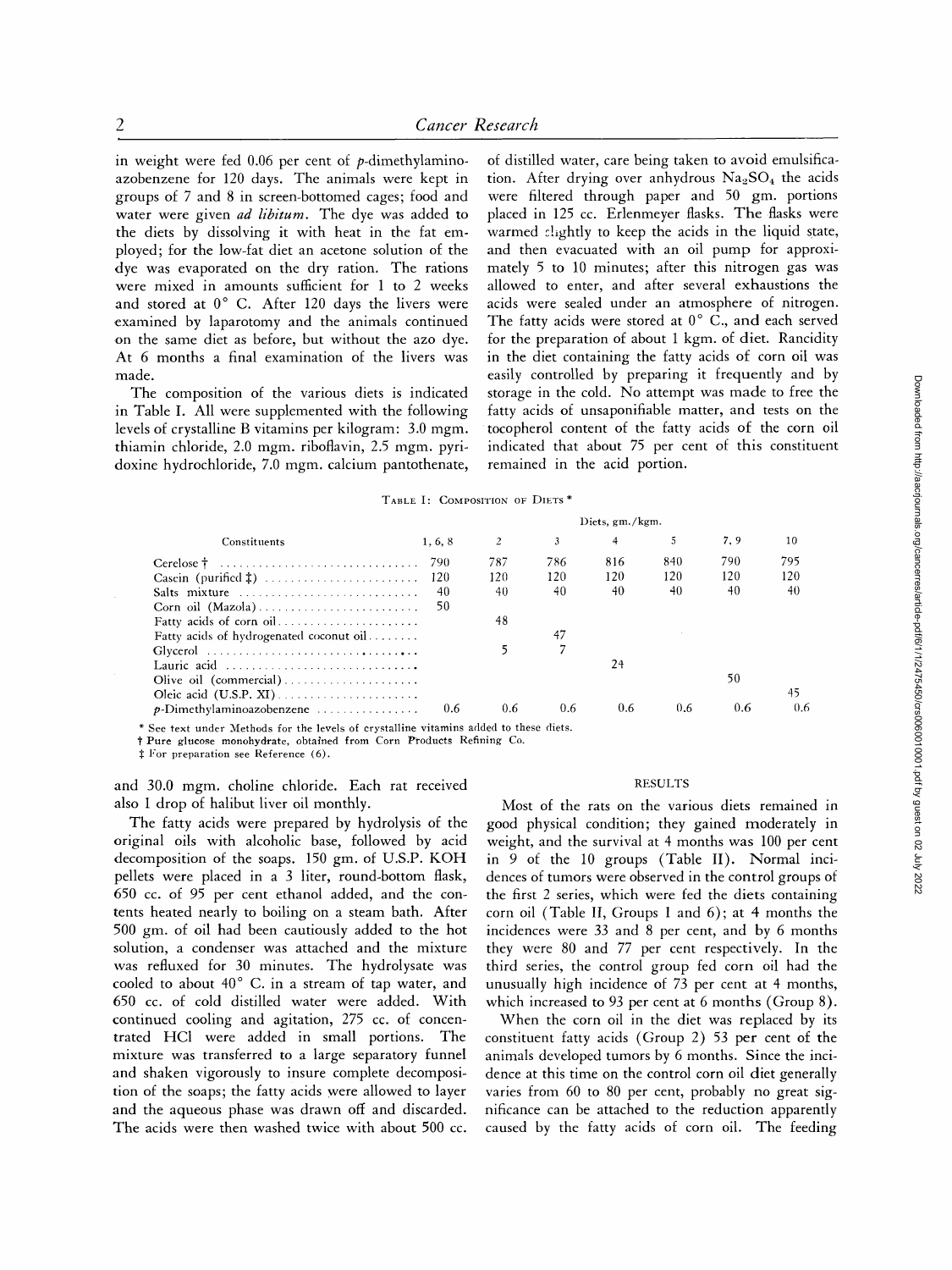of the fatty acids of hydrogenated coconut oil (Group 3) lowered the incidence of hepatomas to zero, even by 6 months; this effect is comparable to our oft-repeated experience with the original glyceride (6, 7). The chief constituent of coconut oil, lauric acid, also did not allow any tumors to develop by 6 months (Group 4). A definite but less striking inhibition was obtained when a diet containing no added fat was fed; only 20 per cent of the rats had liver tumors by 6 months (Group 5). A scaly dermatitis of the paws and tail was noted in the rats of the groups whose diets lacked any source of essential fatty acid (Groups 3, 4, and 5); no dermatitis was observed in the groups receiving corn oil or its fatty acids.

The 2 series represented by Groups 6 to 10 tested the effects of olive oil and its main constituent, oleic

methylaminoazobenzene in much the same way as do the original oils. The strong anticarcinogenic effect observed with a diet containing 2.4 per cent of lauric acid, the level of this acid equivalent to 5 per cent of hydrogenated coconut oil, suggests that it may be largely responsible for the inhibitory properties of the hydrogenated coconut oil. This is in contrast to previous experience, in which a diet containing the same amount of lauric acid in the form of trilaurin permitted a tumor incidence of 36 per cent by 6 months (7). However, coconut oil probably contains little trilaurin (3), and the lauric acid present as monolauryl- and dilaurylglycerides may be more easily liberated in the gastrointestinal tract than that contained in trilaurin, since trilaurin melts at 46° C. whereas hydrogenated coconut oil and several of its component glycerides (3)

TABLE II: THE EFFECT OF CERTAIN LIPIDS ON THE CARCINOGENICITY OF P-DIMETHYLAMINOAZOBENZENE

| Group |                                               | Average                    | Average<br>weight | Average<br>food con-<br>sumption<br>at<br>gm./rat/<br>day.<br>gm. | Survival <sup>*</sup><br>at<br>4 mos. | Hepatomas †<br>at |        | Nega-<br>tive<br>sur-<br>vivors | Gross cirrhosis<br>at 4 mos. |               |                  |                   |
|-------|-----------------------------------------------|----------------------------|-------------------|-------------------------------------------------------------------|---------------------------------------|-------------------|--------|---------------------------------|------------------------------|---------------|------------------|-------------------|
|       | Diet                                          | starting<br>weight.<br>gm. | $4$ mos.,         |                                                                   |                                       | 4 mos.            | 6 mos. | at<br>6 mos.                    | none                         | mod-<br>erate | severe           | Derma-<br>titis ‡ |
| 1     | Corn oil                                      | 217                        | 229               | 9.8                                                               | 15/15                                 | 5/15              | 12/15  | 3                               | 5                            | 6             | 4                |                   |
| 2     | Fatty acids of<br>corn oil                    | 216                        | 226               | 10.8                                                              | 15/15                                 | 2/15              | 8/15   | 7                               |                              | 6             | $\overline{2}$   |                   |
| 3     | Fatty acids of<br>hydrogenated<br>coconut oil | 212                        | 229               | 11.0                                                              | 15/15                                 | 0/15              | 0/15   | 15                              | 15                           | $\mathbf{0}$  | $\bf{0}$         |                   |
| 4     | Lauric acid                                   | 208                        | 218               | 11.0                                                              | 15/15                                 | 0/15              | 0/15   | 13                              | 15                           | $\bf{0}$      | $\boldsymbol{0}$ | $+++$             |
| 5.    | Low-Fat                                       | 216                        | 232               | 11.5                                                              | 15/15                                 | 1/15              | 3/15   | 12                              | 14                           |               | $\mathbf{0}$     | ┿┿┿               |
| 6     | Corn oil                                      | 177                        | 200               | 10.0                                                              | 13/15                                 | 1/13              | 10/13  | $\bf{0}$                        | $\theta$                     | 9             | 4                |                   |
|       | Olive oil                                     | 183                        | 225               | 9.9                                                               | 15/15                                 | 0/15              | 5/15   | 9                               | 11                           | 4             | $\theta$         |                   |
| 8     | Corn oil                                      | 161                        | 213               | 9.7                                                               | 15/15                                 | 11/15             | 14/15  |                                 | I.                           | 8             | 6                |                   |
| 9     | Olive oil                                     | 153                        | 236               | 9.7                                                               | 15/15                                 | 2/15              | 8/15   | 7                               | 13                           |               |                  |                   |
| 10    | Oleic acid                                    | 152                        | 207               | 9.6                                                               | 15/15                                 | 2/15              | 13/15  | $\overline{2}$                  | 13                           |               |                  |                   |

\* Survival  $=$  number living over number at start.

 $\dagger$  Hepatomas = number with hepatomas over number surviving at 4 months.

 $\ddagger$  Dermatitis of paws and tail is indicative of a linoleic acid deficiency.

acid, on the carcinogenicity of  $p$ -dimethylaminoazobenzene. When the corn oil in the control diet was replaced by olive oil a lowering in the incidence of liver tumors resulted; 33 and 53 per cent were attained by 6 months (Groups 7 and 9). In the group fed oleic acid (Group 10) the final hepatoma incidence of 87 per cent was not significantly different at 6 months from that obtained with the control diet. No dermatitis was evident in any of these groups; olive oil is known to contain a small amount of linoleic acid in ester form, and apparently the oleic acid used in these experiments also contained this factor as a contaminant.

### DISCUSSION

These experiments appear to support the conclusion that the fatty acids of hydrogenated coconut oil and of corn oil affect the carcinogenicity of  $p$ -diare liquid at body temperature. The finding that stearic acid is more digestible in the form of mixed glycerides than as tristearin (5) suggests that a similar situation may hold for hydrogenated coconut oil and trilaurin. Hence the diet containing trilaurin may have resembled more closely a low-fat diet than the hydrogenated coconut oil diet; this is supported to some extent by the fact that tumors developed on both of the former diets.

Although the development of tumors was slower with olive oil and oleic acid than with corn oil, the final incidence observed with oleic acid was not significantly different from that in the control group. However, olive oil appeared to exert a small but definite inhibition.

Our present experience with the diet containing no added fat is somewhat at variance with our previous data for this diet (7). This time only 3 animals out